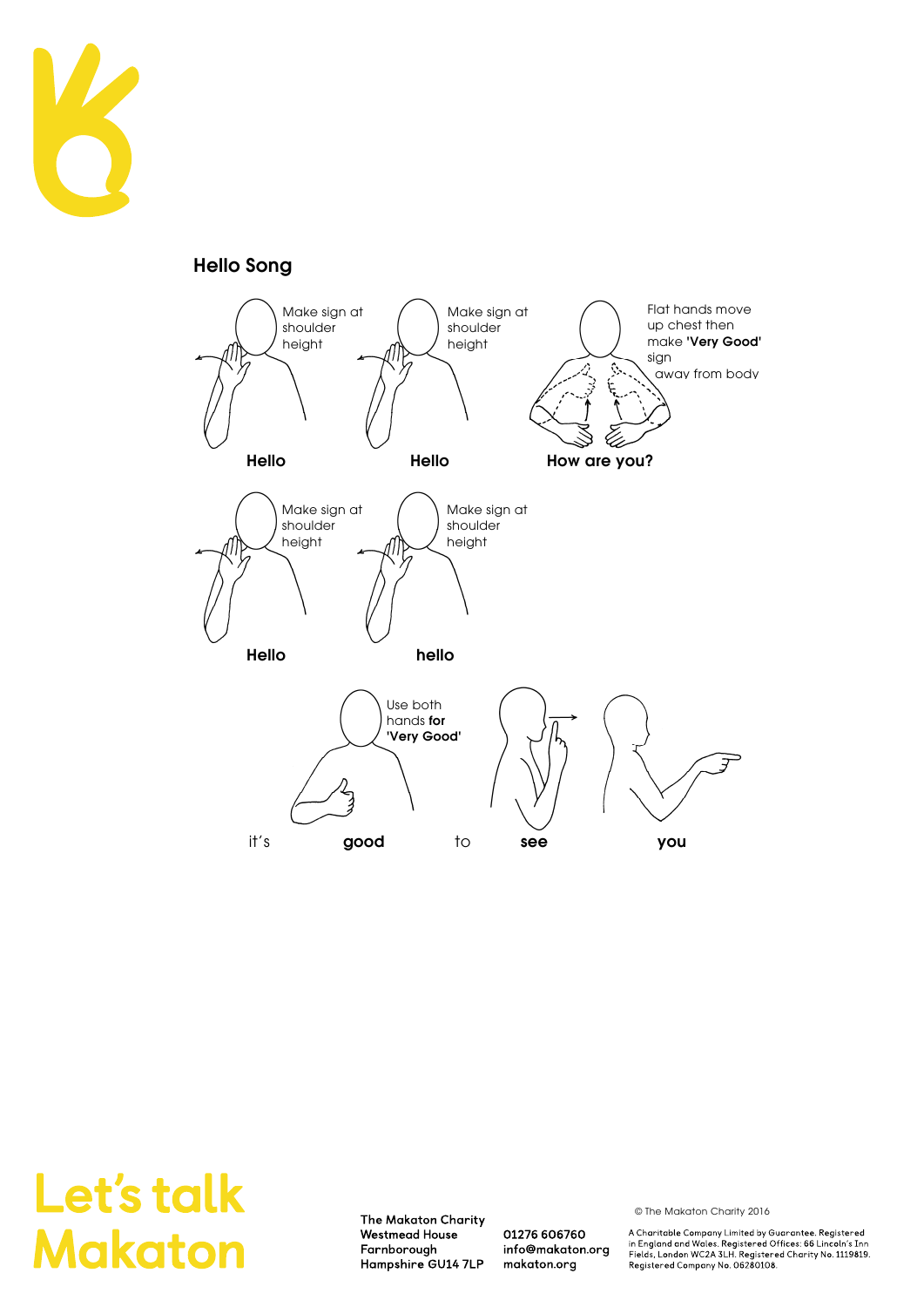



The Makaton Charity Westmead House Farnborough Hampshire GU14 7LP

01276 606760 info@makaton.org makaton.org

© The Makaton Charity 2016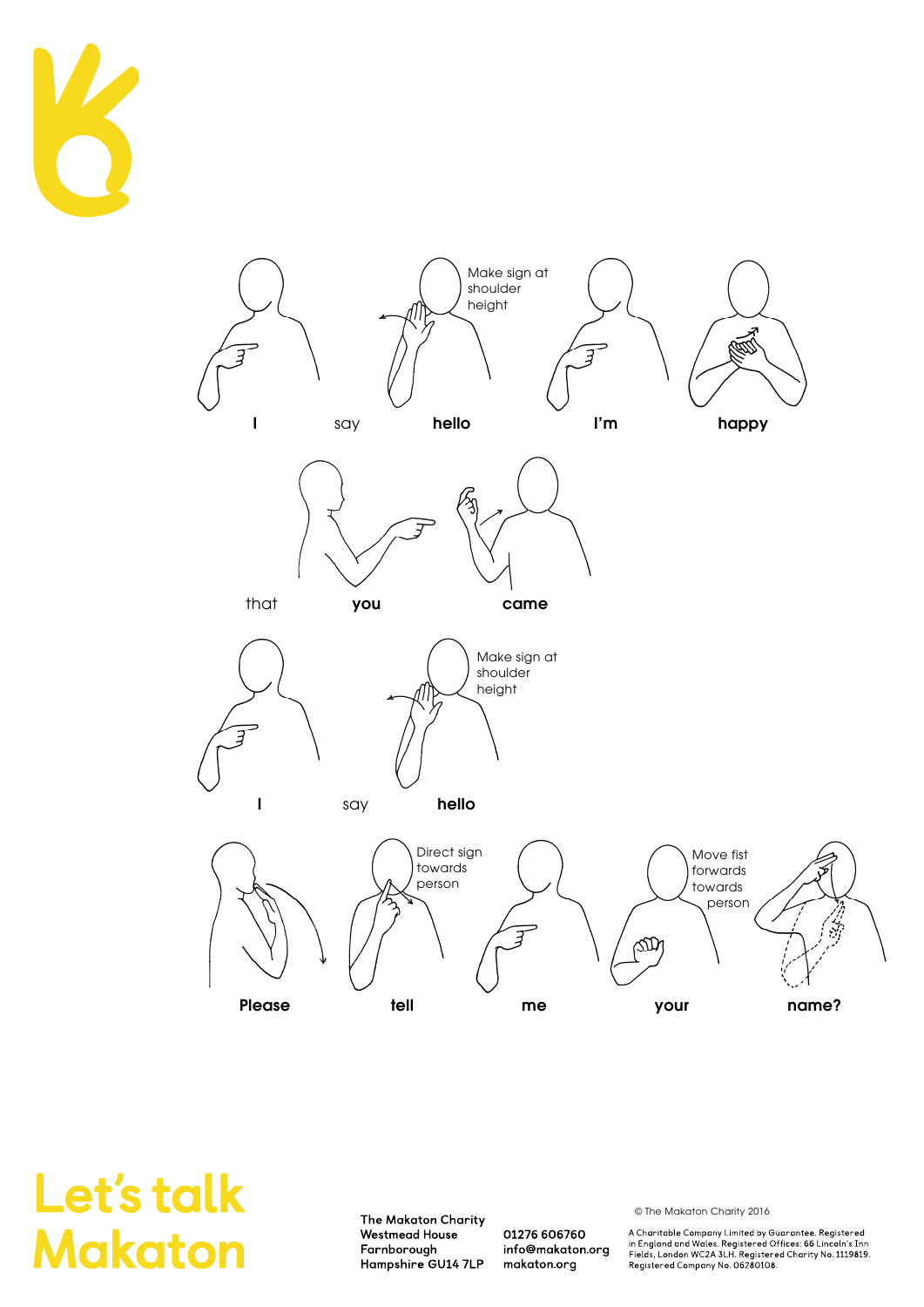



The Makaton Charity Westmead House Farnborough Hampshire GU14 7LP

01276 606760 info@makaton.org makaton.org

© The Makaton Charity 2016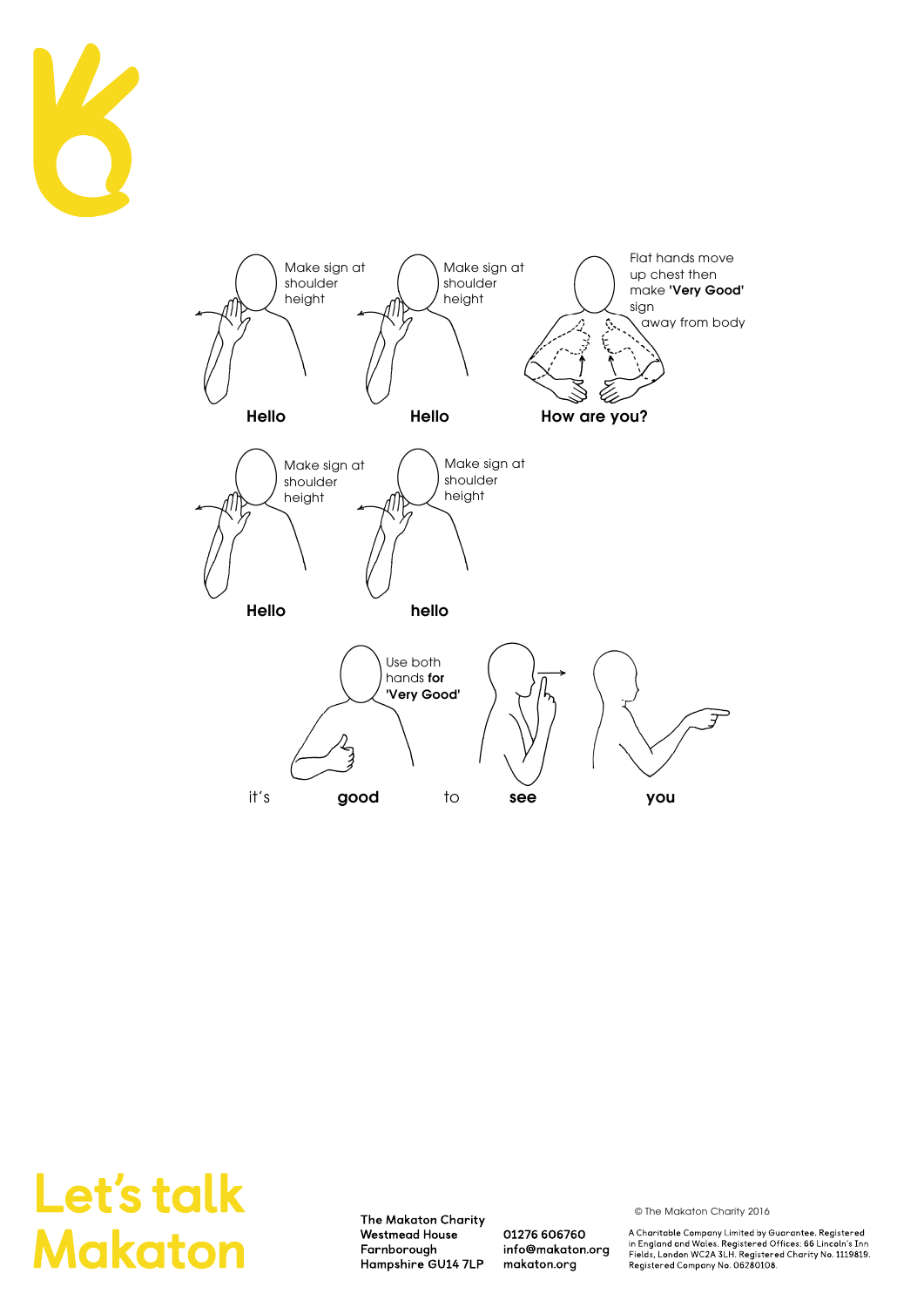



The Makaton Charity **Westmead House** Farnborough Hampshire GU14 7LP

01276 606760 info@makaton.org makaton.org

© The Makaton Charity 2016